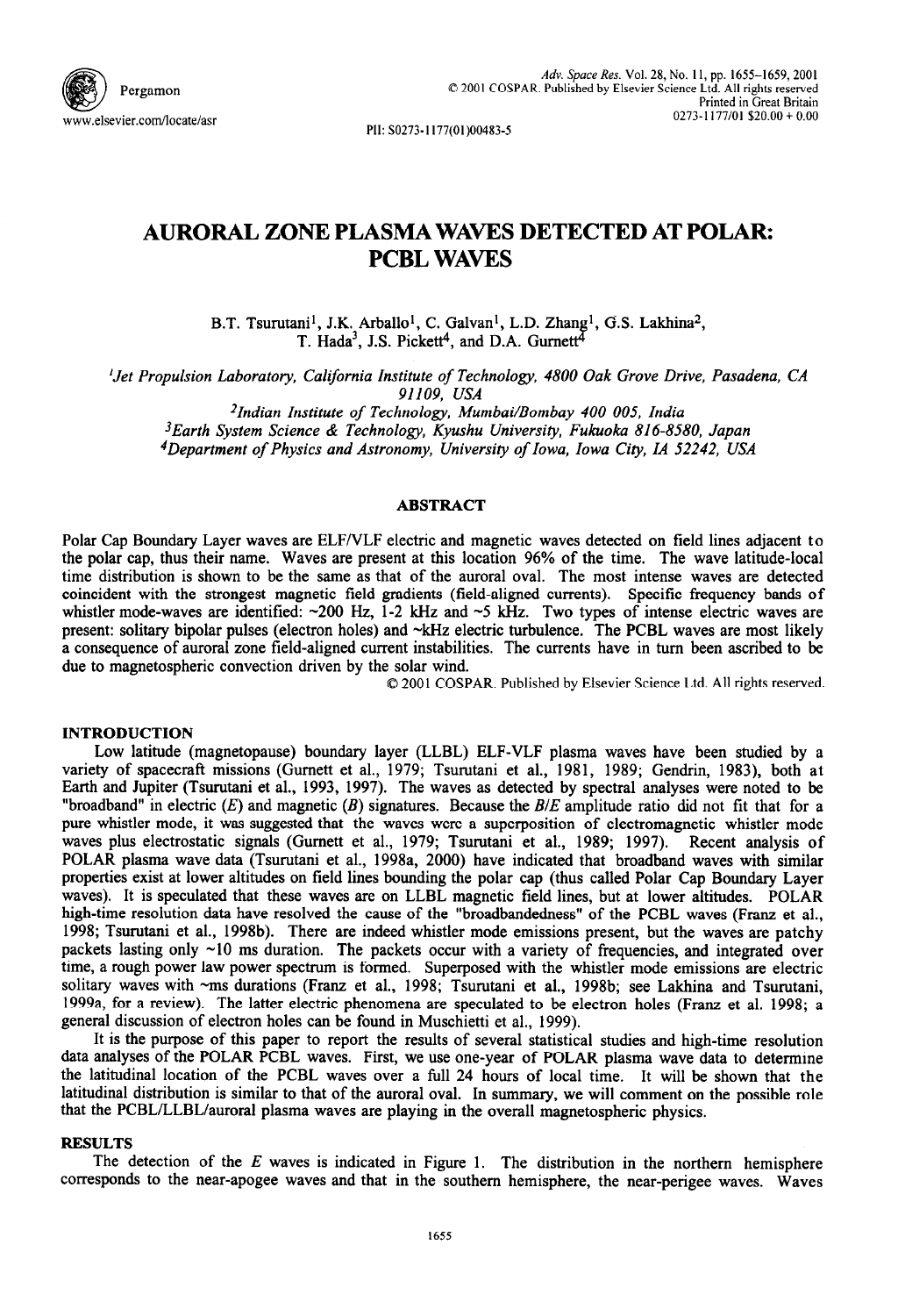

Fig. 1. The latitude-local time dependence of PCBL waves. On top are the near-apogee events and the bottom are the near-perigee events. The location of the waves is essentially the same as the aurora1 oval. The waves are detected at  $\sim 65^\circ$  magnetic latitude near midnight and at  $\sim 75^\circ$  near local noon.

were detected in 96% of the crossings. The waves are essentially a permanent feature of this latitudinal region, both near apogee and near perigee.

There are several important features in these latitude-local time distributions. First, the longitudinal locations (both north and south) of the waves are continuous, forming "rings" around the two magnetic poles of the Earth. The second important feature to note is that the shape and locations are quite similar to the Feldstein and Starkov (1970) auroral oval. The waves are found at higher magnetic latitudes ( $\sim$ 75°) near local noon, than at local midnight  $(-65^{\circ})$ , essentially the same as for the auroral oval.

#### **Waveform Data Results**

On 20 May 1996, several "turnons" of the electric waves were detected. These events occurred at ~noon local time at a magnetic latitude of 77° North. Kp was 1.0. An example at  $\sim 0825:55$  UT is shown in Figure 2. At 0825:54.581 UT, the  $E_{\parallel}$  signals appear out of background to reach  $\pm 1$  mV/m intensities by 0825:54.584 UT. There is little or no  $E_i$  component in these signals. The frequency of the signals is highest at the beginning of the event and becomes lower with increasing time. There is no detectable magnetic component accompanying the signals.

## **Summary of Local Time Survey (Not Shown)**

### **-200** Hz Electromagnetic Waves

Low frequency  $\sim 200$  Hz electromagnetic waves were detected in all four local time sectors. Peak amplitudes were  $\sim \pm 1$  to  $2 \times 10^{-2}$  nT.

## Bipolar Pulses, Offset Bipolar Pulses, and Monopolar Pulses

Isolated bipolar pulses and offset bipolar pulses (and monopolar pulses) were detected in all local time sectors except for dusk (however there was limited sampling). In the midnight sector, the amplitudes reached amplitudes of  $\pm 2$  mV/m.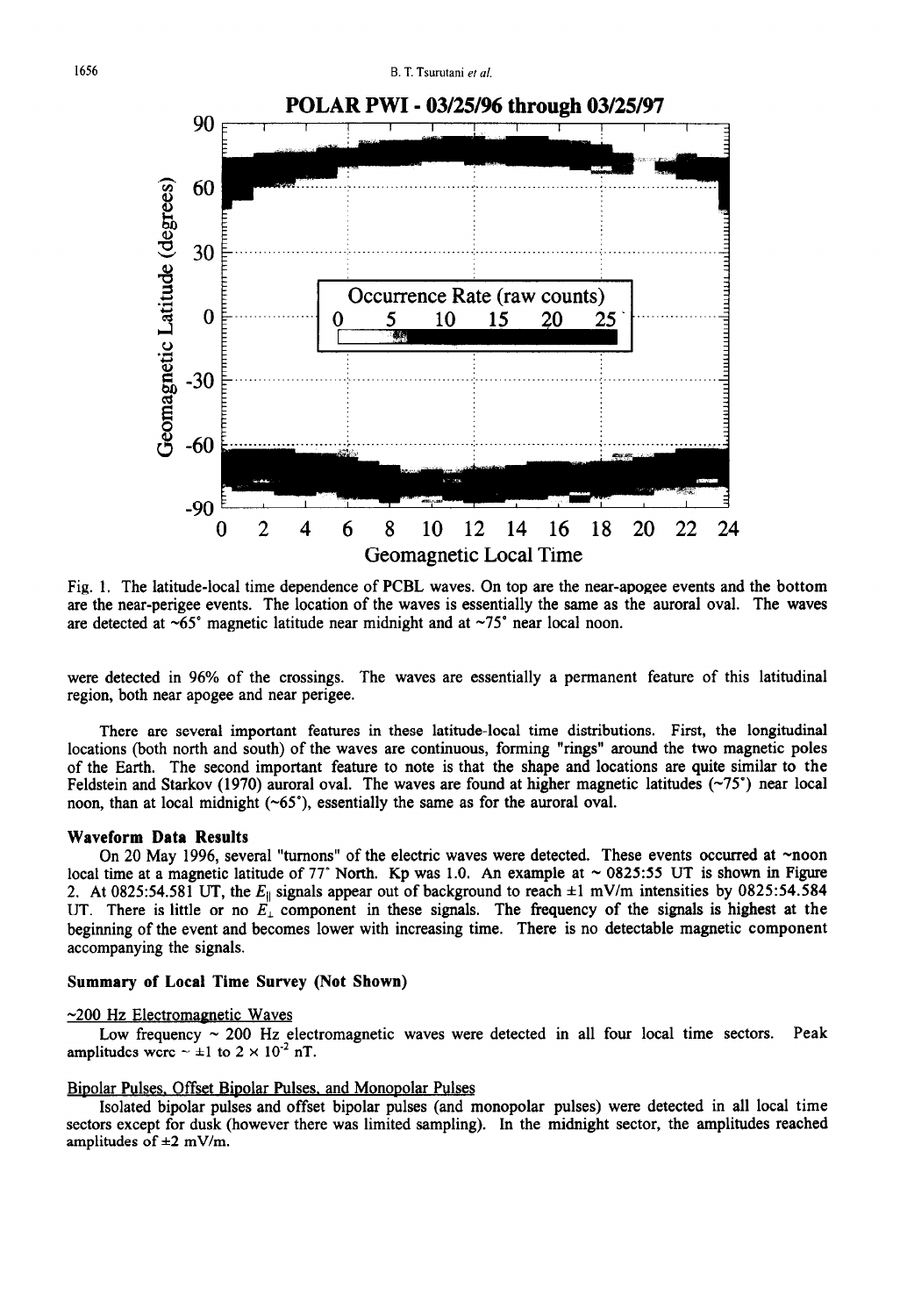

Fig. 2. The "onset" of a bipolar pulse event near local noon.

#### $\sim$  1-2 kHz Electromagnetic Waves

1-2 kHz electromagnetic (B) waves with amplitudes of  $\pm$ 5 × 10<sup>-3</sup> nT were detected at dawn.

## Electric Turbulence

Strong broadband electric turbulence  $(3 \times 10^2$  to  $6 \times 10^3$  Hz) was detected at all local times. The transverse  $E_{\perp}$  power is  $\sim 3 \times 10^{-4}$  mV<sup>2</sup> m<sup>-2</sup> Hz<sup>-1</sup> at 10<sup>3</sup> Hz and  $\sim 10^{-4}$  mV<sup>2</sup> m<sup>-2</sup> Hz<sup>-1</sup> at 6  $\times 10^{3}$  Hz. No obvious accompanying magnetic component was detected. Such waves were not detected in the absence of other fluctuations, however. If the electron plasma frequency determination is correct, these waves are at frequencies well below the electron plasma frequency.

# **DISCUSSION**

The PCBL waves were shown to have latitude dependences similar to that of the aurora1 oval. The wave amplitudes are most intense where there are strong magnetic field gradients (not shown). The nature of the *E*  and *B* waves are quite similar to those detected at lower altitudes by experiments on Viking, Freja and FAST (Böstrom et al., 1988; Pottelette et al., 1990; Dubouloz et al., 1991; Ergun et al., 1999). Thus one obvious conclusion is that the PCBL waves are on aurora1 zone magnetic field lines. These same magnetic field lines map into the LLBL region of the magnetosphere at higher altitudes.

The apogee wave intensities are somewhat lower than observed near the ionosphere (Polar perigee events). However the decrease with altitude is not commensurate with a simple dependence on wave spreading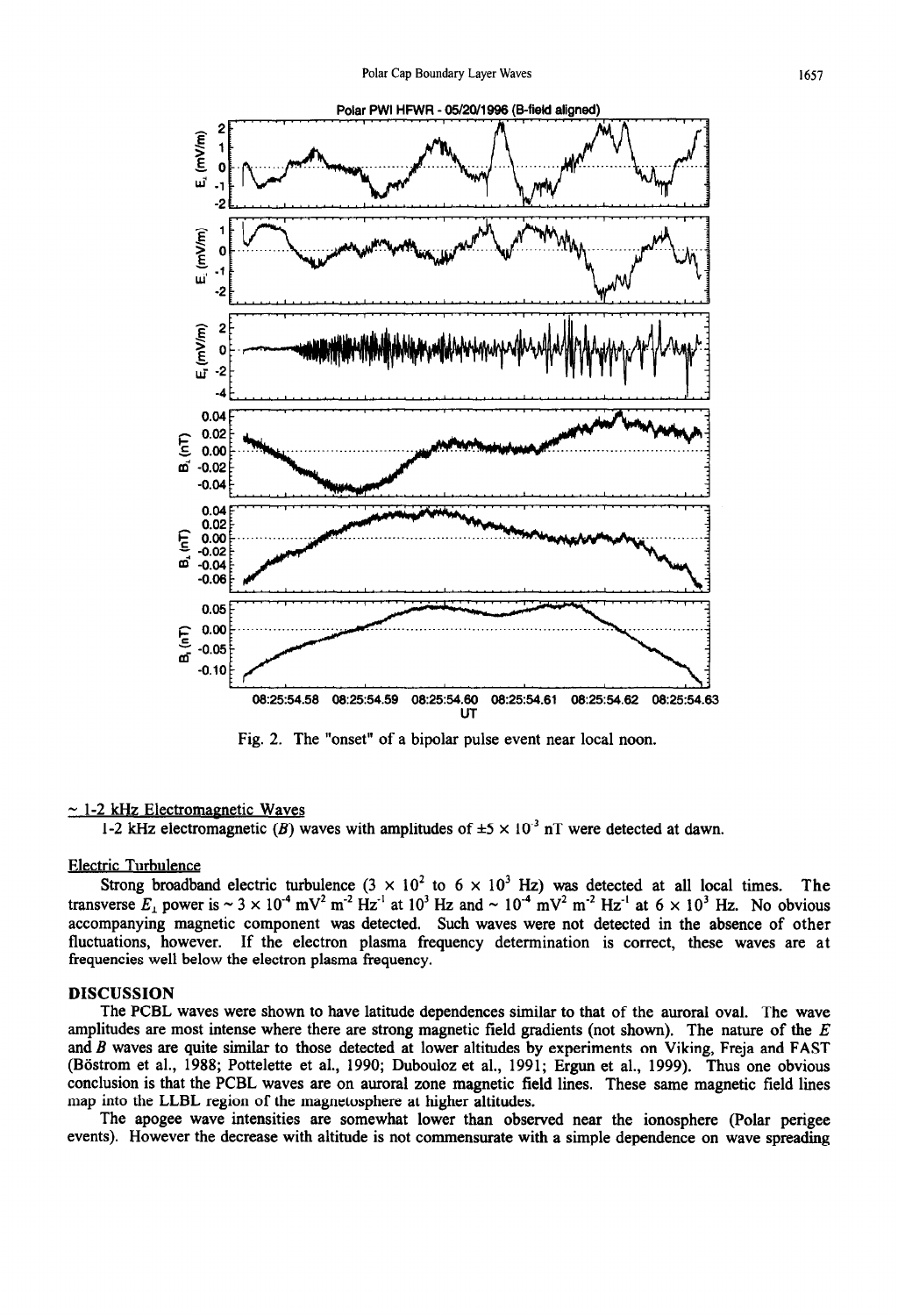with magnetic field line divergence. The wave decrease is much less than such a mechanism could account for (Tsurutani et al. 1998a). The observations of bipolar pulses (nondispersed solitary waves) and offset bipolar pulses and monopolar pulses (dispersed solitary waves) at POLAR near-apogee altitudes leads to the argument that POLAR is detecting both freshly created waves and also evolved waves/structures, i.e., there is a mixture of sources (local and nonlocal) along the field lines.

### FINAL COMMENTS

It is apparent that the PCBL waves are global, aurora1 phenomena. Their generation is most likely related to near-ionosphere particle acceleration with further particle beaming as the particles are adiabatically decompressed as they propagate to higher altitude, lower ambient magnetic field regions. These field-aligned particles are also believed to carry a part of the field-aligned currents associated with the polar cap/magnetospheric convection processes (Carlson et al., 1998). Thus from this scenario, the particle beams, plasma waves and field-aligned currents are all intimately related. The free energy available in the field-aligned currents and gradients in the currents, plasma density and magnetic field can drive several plasma instabilities that can lead to the observance of broadband plasma waves (Lakhina and Tsurutani, 1999b). This local growth of waves at all altitudes should occur if this picture is a correct one.

The noontime waves have been shown to be more intense under magnetic field reconnection conditions  $(B_z < 0)$ . This has been found for both the PCBL waves (not shown here, see Tsurutani et al., 2000) and for LLBL waves (Tsurutani et al., 1989). Enhanced magnetic reconnection will lead to stronger Enhanced magnetic reconnection will lead to stronger polar/magnetospheric convection and greater field-aligned currents (a natural consequence), and hence greater wave amplitudes. Similar statements can be made for the near-midnight waves. Stronger nightside magnetic reconnection during substorms and storms will lead to the strongest field-aligned current system, and thus the greatest wave amplitudes (as was detected, Tsurutani et al., 2000).

The continuous presence of the PCBL/LLBL/auroral zone waves indicate that charged particles will not be confined to their field lines, but will be able to diffuse into other regions of space (Tsurutani and Thorne, 1982). Cross-field diffusion of magnetosheath plasma onto closed LLBL field lines and tranned 1982). Cross-field diffusion of magnetosheath plasma onto closed LLBL field lines and trapped magnetospheric plasma out into the magnetosheath can be accomplished by resonant interaction with these waves.

These global auroral processes should occur at all planets where there is a strong interaction between the solar wind and the magnetosphere. Boundary layer physics at Jupiter and Saturn will be studied in the near future to determine the similarities and differences to the Earth's case.

# ACKNOWLEDGMENTS

Portions of this work were performed at the Jet Propulsion Laboratory, California Institute of Technology, Pasadena, California, under contract with the National Aeronautics and Space Administration,

# **REFERENCES**

Böstrom, R., G. Gustafsson, B. Holback, G. Holmgren, H. Koskinen, and P. Kintner, Characteristics of Solitary Waves and Weak Double Layers in Magnetospheric Plasma, *Phys. Rev. Lett., 61, 82,* 1988.

Carlson, C.W., R.F. Pfaff, and J.G. Watzin, The Fast Aurora1 SnapshoT (FAST) Mission, *Geophys. Res. Lett., 25,* 2913, 1998.

Dubouloz, N., R. Pottelette, M. Malingre, G. Holmgren, and P.A. Lindqvist, Detailed Analysis of Broadband Electrostatic Noise in the Dayside Aurora1 Zone, J. *Geophys. Res., 96, 3565,* 1991.

Ergun, R.E., C.W. Carlson, L. Muschietti, I. Roth and J.P. McFadden, Properties of Fast Solitary Structures, *Nonlinear Proc. in Geophys., 6, 187,* 1999.

Feldstein, Y.I. and G.V. Starkov, The Aurora1 Oval and the Boundary of Closed Field Lines of Geomagnetic Field, *Planet. Space Sci., 18,* 501, 1970.

Franz, J.R., P.M. Kintner and J.S. Pickett, POLAR Observations of Coherent Electric Field Structures, *Geophys. Res. Lett., 25, 1277,* 1998.

Gendrin, R., Magnetic Turbulence and Diffusion Processes in the Magnetopause Boundary Layer, *Geophys. Res. Lett.,* 10, 769, 1983.

Gurnett, D.A., R.R. Anderson, B.T. Tsurutani, E.J. Smith, G. Paschmann, G. Haerendel, S.J. Bame, and C.T. Russell, Plasma Wave Turbulence at the Magnetopause: Observations from ISEE 1 and 2, J. *Geophys. Res.,* 84, 7043, 1979.

Lakhina, G.S., and B.T. Tsurutani, Broadband Plasma Waves in the Magnetopause and Polar Cap Boundary Layers, Surveys *in Geophys., 20, 377,* 1999a.

Lakhina, G.S., and B.T. Tsurutani, A Generation Mechanism for the Polar Cap Boundary Layer Broadband Plasma Waves, J. *Geophys. Res.,* 104, 279, 1999b.